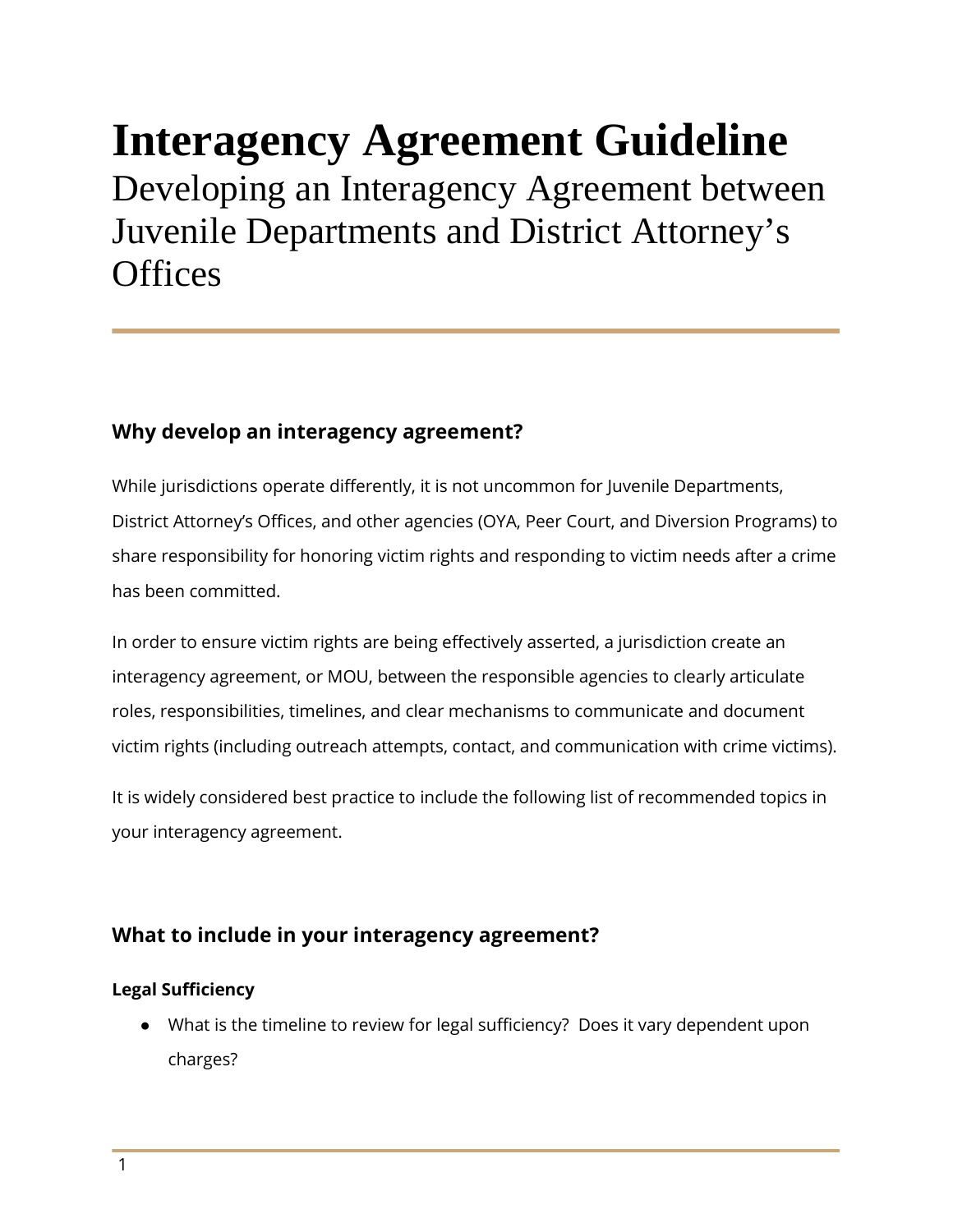● Who will screen for legal sufficiency? Which cases? (formal vs informal) What are exceptions? What happens when there is an exception?

## **Victim Rights**

- Who will notify victims of their rights?
- Who will document rights requested and fulfilled. How?
- How will this information be communicated and shared between agencies?
	- Best Practice Tip: Juvenile Departments should document all victim related contact and rights requested and fulfilled in the JJIS Victim Tab.
- How are victim rights managed when a youth is in the care and custody of the Oregon Youth Authority?
- How are victim rights managed when a case is being waived or charged as a Measure 11 Offense?

### **Victim Notification**

- Who is responsible for notifying victims of critical stage hearings? i.e. release hearings, plea, sentencing etc.
- Who is responsible for notice of expunction?
- Who is responsible for notice on cases handled through Peer Court, Diversion, etc.?
- What is the process for notification when a victim does not speak English?
	- o Is there agreement about using an interpreter service?
	- o How will you share culturally-responsive resources?

#### **Other**

- What mechanisms are in place to prompt victim notification?
- What due diligence is needed when victim information is missing from a police report?